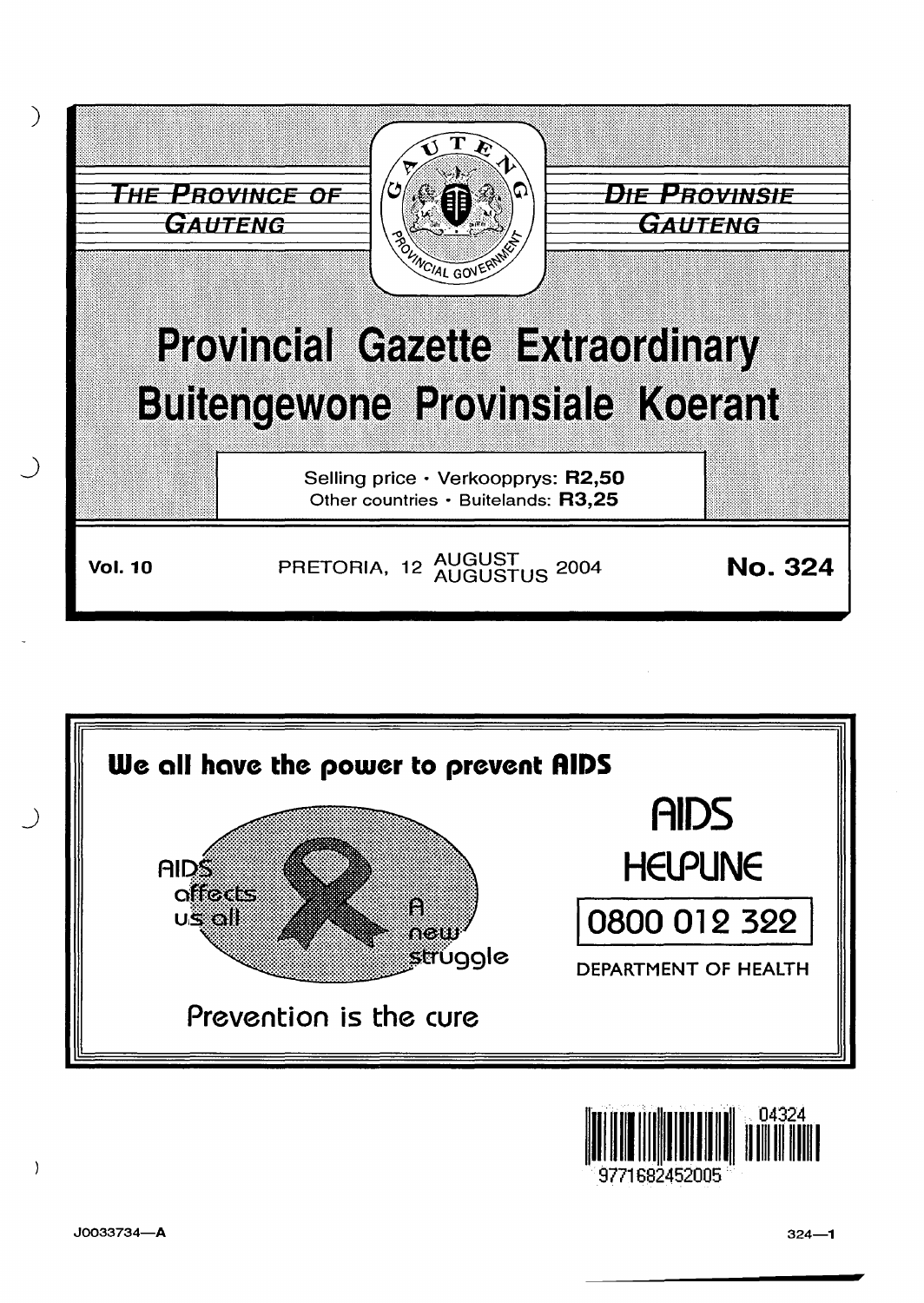# **CONTENTS • INHOUD**

No. Page Gazette Page Gazette<br>No. No. **LOCAL AUTHORITY NOTICES**  1669 Town-planning and Townships Ordinance (15/1986): Declaration as an approved township: Barbeque Downs  $\overline{a}$ 324

| 700 | : Amendment Scheme 07-1048.<br>do.: | . |
|-----|-------------------------------------|---|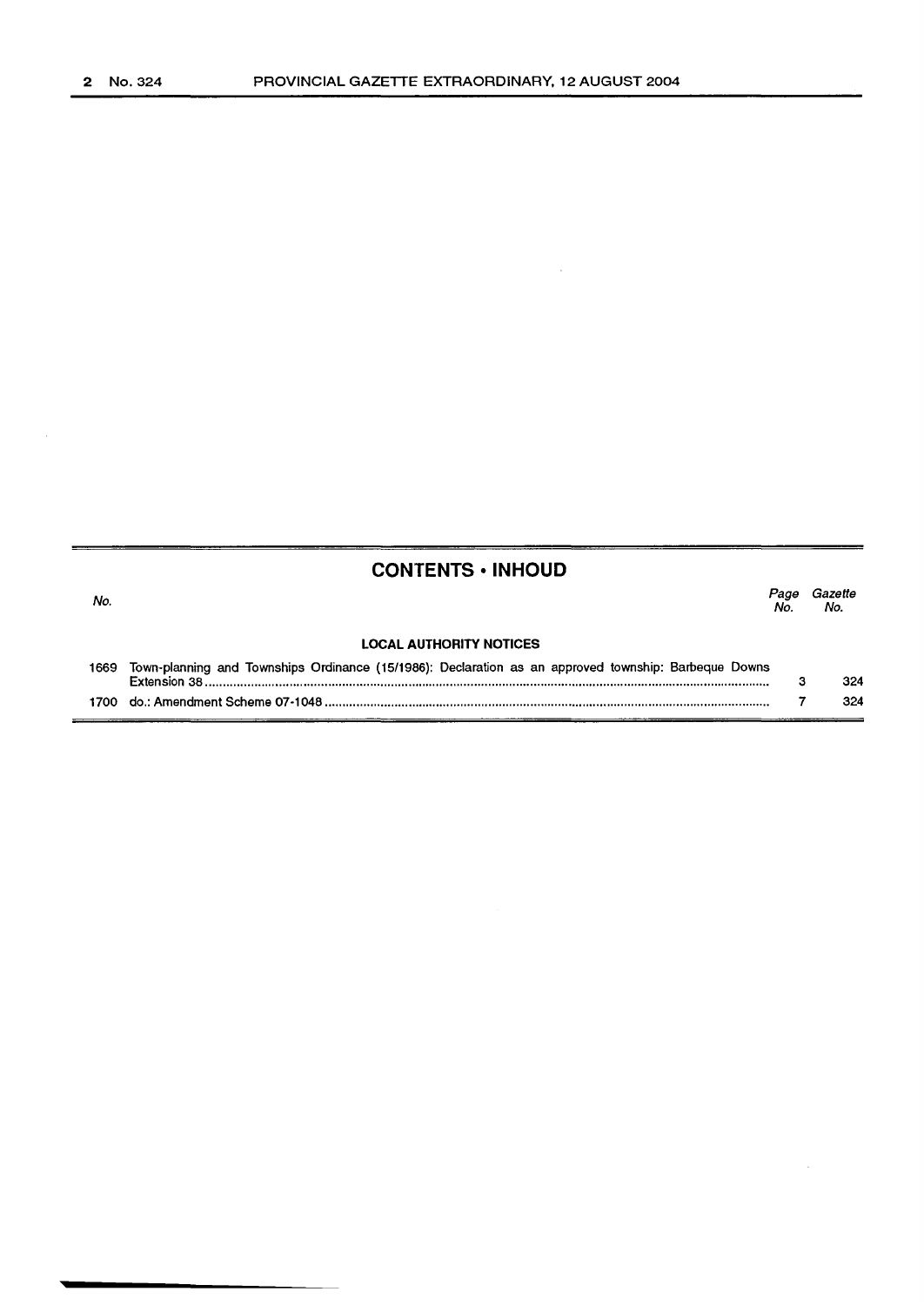#### No.324 3

# LOCAL AUTHORITY NOTICES

# LOCAL AUTHORITY NOTICE 1669

## DECLARATION AS AN APPROVED TOWNSHIP

In terms of section 103 of the Town Planning and Townships Ordinance, 1986 (Ordinance 15 of 1986), the City of Johannesburg Metropolitan Municipality declares Barbeque Downs Extension 38 to be an approved township subject to the conditions set out in the Schedule hereto.

#### SCHEDULE

STATEMENT OF THE CONDITIONS UNDER WHICH THE APPLICATION MADE BY MEADOW STAR INVESTMENTS 35 (PTY) LTD (HEREINAFTER REFERRED TO AS THE APPLICANT/TOWNSHIP OWNER) UNDER THE PROVISIONS OF CHAPTER Ill OF THE TOWN PLANNING AND TOWNSHIPS ORDINANCE, 1986 (ORDINANCE 15 OF 1986), FOR PERMISSION TO ESTABLISH A TOWNSHIP ON PORTION 219 (A PORTION OF PORTION 86) OF THE FARM BOTHASFONTEIN 408 JR HAS BEEN GRANTED

#### 1. CONDITIONS OF ESTABLISHMENT

### (1) Name

The name of the township shall be Barbeque Downs Extension 38.

#### (2) Design

The township shall consist of erven and a road as indicated on General Plan S.G. No 1023/2004.

#### (3) Provision and installation of services

The township owner shall make the necessary arrangements with the local authority for the provision and installation of water and sanitation as well as the construction of roads and stormwater drainage in the township, to the satisfaction of the local authority.

#### (4) Electricity

(a) The local authority is not the bulk supplier of electricity in the township. The township owner shall in terms of Section 118(2)(b) of the Town Planning and Townships Ordinance, 1986 (Ordinance 15 of 1986) make arrangements in this regard with ESCOM, the licensed supplier of electricity in the township.

(b) The local authority shall be notified in writing that satisfactory arrangements have been made in respect of the supply of electricity to the township and in this connection, the township owner shall submit the following to the local authority:

- (1) A certified copy of the agreement in respect of the supply of electricity entered into with ESKOM;
- (2) A certificate by ESKOM that acceptable financial arrangements with regard to (1) above have been made by the township owner.

#### (5) Provincial Government

(a) Should the township not been completed before 30 September 2013 the application shall be resubmitted to the Department of Transport and Public Works (Gauteng Provincial Government) for reconsideration.

(b) If however, before the expiry date of the mentioned period, circumstances change in such a way that roads and/or PWV routes under the control of the said Department are affected by the proposed layout of the township, the applicant shall resubmit the application for the purpose of fulfilment of the requirements of the controlling authority in terms of the provisions of Section 11 of Act 21 of 1940, as amended.

#### (6) Access

(a) No access to or egress from the township shall be permitted along the lines of no access as indicated on layout plan 07/1048/2X.

(b) Access to or egress from the township shall be provided to the satisfaction of the local authority.

#### (7) Disposal of existing Conditions of Title

All erven shall be made subject to existing conditions and servitudes, if any, including the reservation of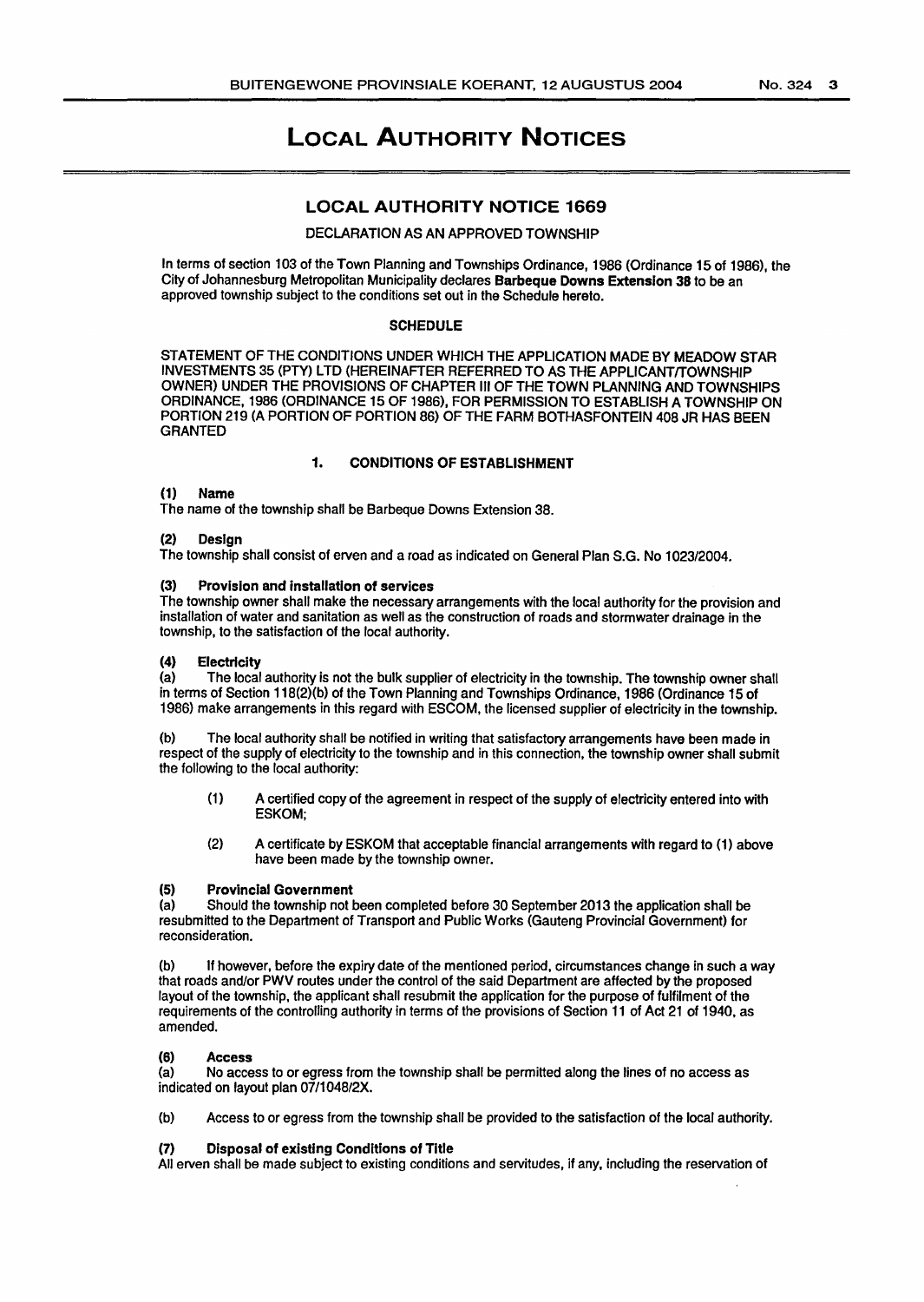rights to minerals, including Condition A in Deed of Transfer T3421/03 which determines as follows:

Gedeelte 1 van Gedeelte genoem ALAN DALE van die plaas BOTHASFONTEIN NA. *408* registrasie afdeling JR waarvan die eiendom hiermee getransporteer deel uitmaak, is onderworpe aan die reg ten gunste van NICOLAAS HERMANUS VAN STADEN of sy opvolgers in titel "tot een onbelemmerde watervoor uit die rivier van oorkant de oude dam tot op het Zuid-Westerlike gedeelte van de gezegde plaat5", 5005 meer ten volle uiteengesit inTran5portaktes Nr5. *322611895* en *3768!1895.* 

## (8) Demolition of buildings and structures

The township owner shall at his own cost cause all existing buildings and structures situated within the building line reserves, side spaces or over common boundaries to be demolished to the satisfaction of the local authority, when required by the local authority to do so.

## (9) Restriction on the transfer of erven

Erf 580 and Erf 581 shall be transferred only to Kyalami Country Crest Home Owners Association which Association shall have full responsibility for the functioning and proper maintenance of the said erven and the essential services within the said erven.

## (10) Obligations with regard to services and restriction regarding the alienation of erven

The township owner shall within such period as the local authority may determine, fulfil his obligations in respect of the provisions of water and sanitary services as well as the construction of roads and stormwater drainage and the installation of systems therefore, as previously agreed upon between the township owner and the local authority. Erven may not be alienated or be transferred into the name of a purchaser prior to the local authority certifying that sufficient guarantees/cash contributions in respect of the supply of services by the township owner, have been submitted or paid to the said local authority.

## 3. CONDITIONS OF TITLE

The erven mentioned hereunder shall be subject to the conditions as indicated imposed by the local authority in terms of the provisions of the Town Planning and Townships Ordinance, 1986.

#### (1) All erven (except Erf 580)

(a) Each erf is subject to a servitude, 2 m wide, in favour of the local authority, for sewerage and other municipal purposes, along any two boundaries other than a street boundary and in the case of a panhandle erf, an additional servitude for municipal purposes 2 m wide across the access portion of the erf, if and when required by the local authority: Provided that the local authority may dispense with any such servitude.

(b) No building or other structure shall be erected within the aforesaid servitude area and no large rooted trees shall be planted within the area of such servitude or within 2 m thereof.

(c) The local authority shall be entitled to deposit temporarily on the land adjoining the aforesaid servitude such material as may be excavated by it during the process of construction, maintenance or removal of such sewerage mains and other works as it, in its discretion may deem necessary and shall further be entitled to reasonable access to the said land for the aforesaid purpose subject to any damage done during the process of the construction, maintenance or removal of such sewerage mains and other works being made good by the local authority.

#### (2) Erven 563, 564, 565 and 566

The erven are entitled to servitudes of right of way for access purposes over erf 581, which servitudes shall not be cancelled without the written approval of the local authority first being obtained.

#### (3) Erf 580

(a) The entire erf as indicated on the General Plan, is subject to a servitude for municipal purposes and right of way, in favour of the local authority.

(b) The erf shall not be alienated or transferred into the name of any purchaser, other than Kyalami Country Crest Home Owners Association without the written consent of the local authority first having been obtained.

## (4) Erf 581

(a} The erf is subject to servitudes of right of way in favour of Erven 563, 564, 565 and 566 for access purposes as indicated on the General Plan, which servitudes shall not be cancelled without the written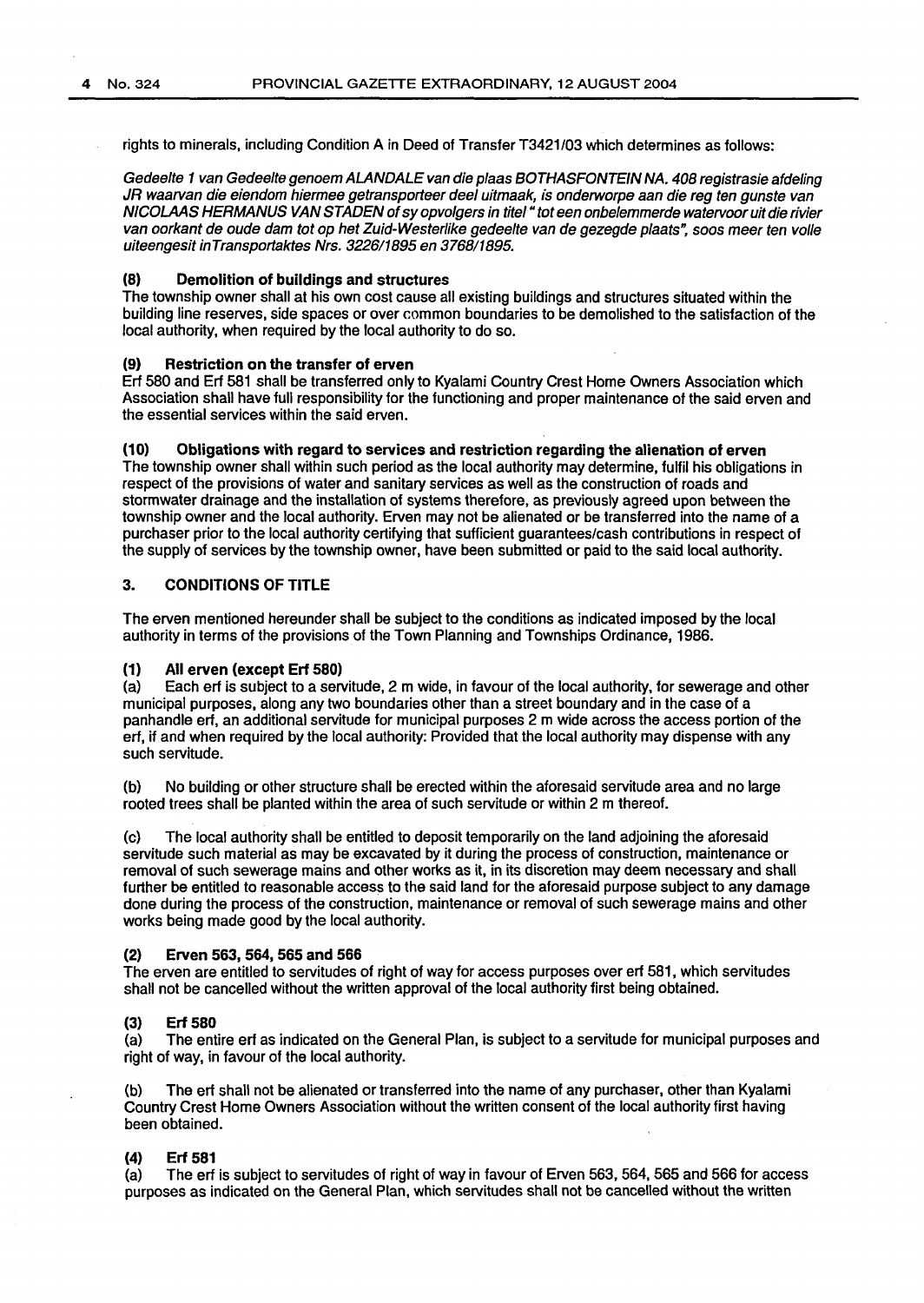approval of the local authority first having been obtained and which servitudes shall be maintained by Kyalami Country Crest Home Owners Association to the satisfaction of the local authority.

(b) The erf shall not be alienated or transferred into the name of any purchaser, other than Kyalami Country Crest Home Owners Association without the written consent of the local authority first having been obtained.

P. Moloi, City Manager (Notice No. 785/2004) August 2004

# PLAASLIKE BESTUURSKENNISGEWING 1669

## VERKLARING TOT 'N GOEDGEKEURDE DORP

lngevolge artikel103 van die Ordonnansie op Dorpsbeplanning en Dorpe, 1986 (Ordonnansie 15 van 1986), verklaar die Stad van Johannesburg Metropolitaanse Munisipaliteit hiermee die dorp Barbeque Downs Ultbrelding 38 tot 'n goedgekeurde dorp onderworpe aan die voorwaardes uiteengesit in die bygaande Bylae.

#### BYLAE

VERKLARING VAN VOORW AARDES W AAROP DIE AANSOEK GEDOEN DEUR MEADOW STAR INVESTMENTS 35 (EDMS) BPK (HIERNA DIE AANSOEKDOENER/ DORPSEIENAAR GENOEM) INGEVOLGE DIE BEPALINGS VAN HOOFSTUK Ill VAN DIE ORDONNANSIE OP DORPSBEPLANNING EN DORPE, 1986 (ORDONNANSIE 15 VAN 1986), OM TOESTEMMING OM 'N DORP TE STIG OP GEDEELTE 219 ('N GEDEELTE VAN GEDEELTE 86) VAN DIE PLAAS BOTHASFONTEIN 408J.R TOEGESTAANIS

## 1. STIGTINGSVOORWAARDES

#### (1) Naam

Die naam van die dorp is Barbeque Downs Uitbreiding 38.

#### (2) Ontwerp

Die dorp bestaan uit erwe en 'n straat soos aangedui op Algemene Plan LG Nr 1023/2004.

#### (3) Voorslening en lnstallering van dienste

Die dorpseienaar meet die nodige reelings met die plaaslike bestuur tref vir die voorsiening en installering van water en sanitere dienste asook die konstruksie van strate en stormwaterdreinering in die dorp, tot tevredenheid van die plaaslike bestuur.

## (4) Elektrisiteit

(a) Die plaaslike bestuur is nie die grootmaatverskaffer van elektrisiteit aan die dorp nie. Die dorpseienaar moet ingevolge Artikel 118(2)(b) van die Ordonnansie op Dorpsbeplanning en Dorpe, 1986, die nodige reelings tref met ESKOM, die gelisensieerde verskaffer van elektrisiteit in die dorp.

(b) Die plaaslike bestuur moet skriftelik verwittig word dat bevredigende reëlings met betrekking tot die voorsiening van elektrisiteit aan die dorp, getref is en in die verband moet die dorpseienaar die volgende aan die plaaslike bestuur verskaf:

- (1) 'n Gesertifiseerde afskrif van die ooreenkoms aangegaan met ESKOM rakende die voorsiening van elektrisiteit;
- (2) 'n Sertifikaat van ESKOM dat aanvaarbare finansiele reelings met betrekking tot (1) hierbo, deur die dorpstigter getref is.

#### (5) Provinsiale Regering

(a) lndien die ontwikkeling van die dorp nie voor of op 30 September 2013 voltooi word nie, moet die aansoek heringedien word by die Departement van Vervoer en Publieke Werke (Gauteng Provinsiale Regering) vir heroorweging.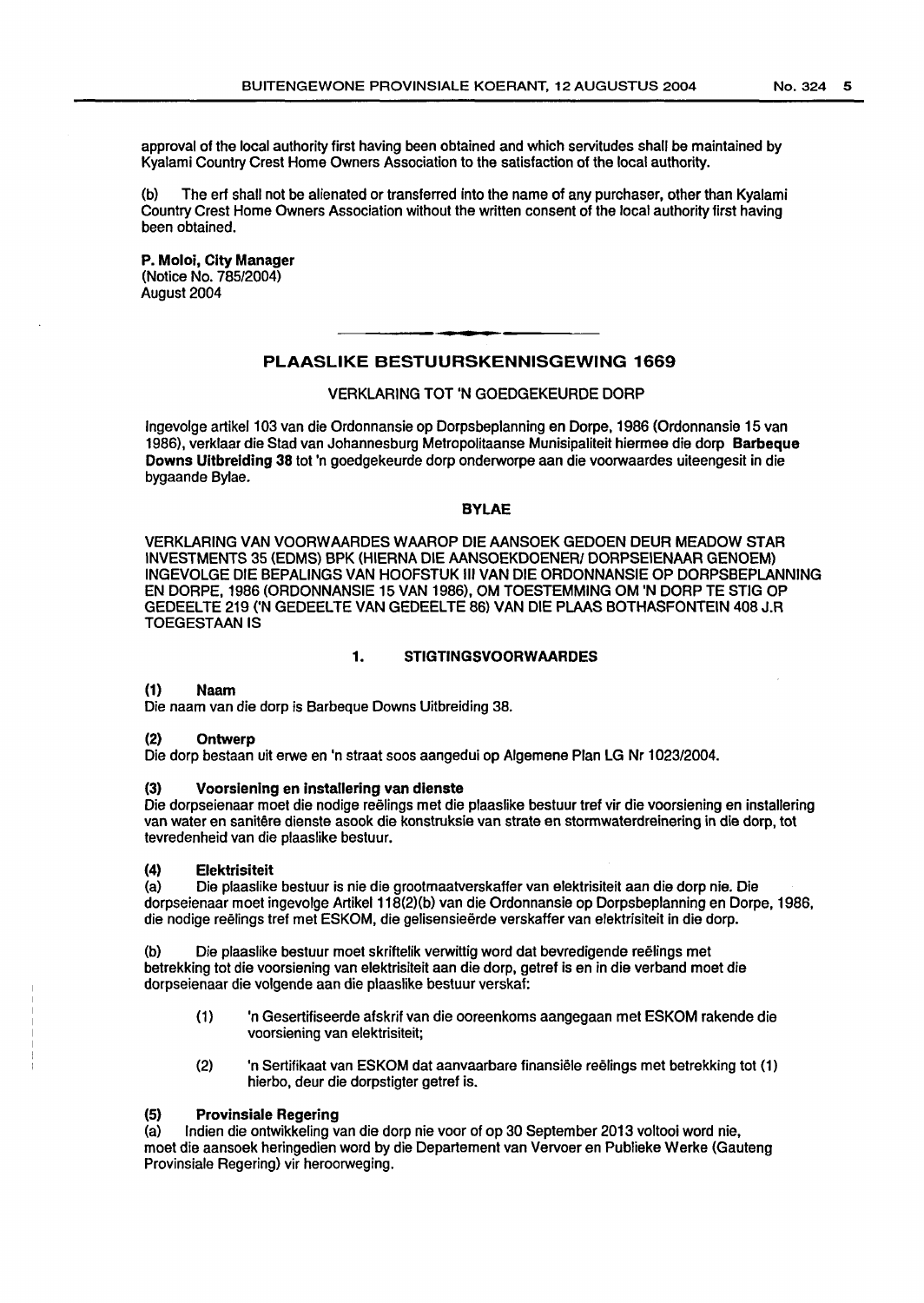(b) lndien omstandighede egter, voor die verstryking van die gemelde periode, tot so 'n mate verander dat paaie en/of PWV roetes onder die beheer van die betrokke Oepartement deur die beoogde uitleg van die dorp geraak word, moet die applikant die aansoek herindien vir doeleindes van die nakoming van die vereistes van die beherende liggaam in gevolge die bepalings van Artikel11 van Wet 21 van 1940, soos gewysig.

# (6) Toegang<br>(a) Geen toe

Geen toegang tot of uitgang vanuit die dorp sal via die lyne van geen toegang soos aangedui op uitlegplan 07/1048/2X, toegelaat word nie.

(b) Toegang tot of uitgang vanuit die dorp moet tot tevredenheid van die plaaslike bestuur voorsien word.

## (7) Beskikking oor bestaande Titelvoorwaardes

Aile erwe moet onderworpe gemaak word aan bestaande voorwaardes en serwitute, indien enige, met lnbegrip van die voorbehoud van die regte op minerale., insluitend Voorwaarde A in Akte van Transport T3421/03 wat soos volg bepaal:

Gedeelte 1 van Gedeelte genoem ALANDALE van die plaas BOTHASFONTEJN NA. 408 registrasie afdeling JR waarvan die eiendom hiermee getransporteer dee/ uitmaak, is onderworpe aan die reg ten gunste van NICOLAAS HER MANUS VAN STADEN of sy opvolgers in tite/" tot een onbelemmerde watervoor uit die rivier van oorkant de oude dam tot op het Zuid-Westerlike gedeelte van de gezegde plaats", soos meer ten volle uiteengesit inTransportaktes Nrs. 322611895 en 3768/1895.

## (8) Sloping van geboue en strukture

Die dorpseienaar moet op eie koste aile bestaande geboue en strukture wat binne boulynreserwes, kantruimtes of oor gemeenskaplike grense geleë is, laat sloop tot bevrediging van die plaaslike bestuur wanneer die plaaslike bestuur dit vereis.

### (9) Beperking op die oordrag van erwe

Erf 580 en Erf 581 mag slegs aan Kyalami Country Crest Huiseienaarsvereniging oorgedra word, welke Vereniging valle verantwoordelikheid sal dra vir die funksionering en behoorlike instandhouding van die erwe en die noodsaaklike dienste binne die gemelde erwe.

## (10) Verpligtinge ten opslgte van dienste en beperklng betreffende die vervreemding van erwe

Die dorpseienaar moet binne sodanige tydperk as wat die plaaslike bestuur mag bepaal, sy verpligtinge met betrekking tot die voorsiening van water en sanitere dienste asook die konstruksie van paaie en stormwaterdreinering en die installering van die stelsels daarvoor, soos vooraf ooreengekom tussen die dorpseienaar en die plaaslike bestuur, nakom. Erwe mag nie vervreem of oorgedra word in die naam van 'n koper alvorens die plaaslike bestuur bevestig het dat voldoende waarborge/kontantbydraes ten opsigte van die voorsiening van dienste deur die dorpseienaar aan die plaaslike bestuur gelewer of betaal is.

## 2. TITELVOORWAARDES

Die erwe hieronder genoem is onderworpe aan die voorwaardes soos aangedui deur die plaaslike bestuur ingevolge die bepalings van die Ordonnansie op Dorpsbeplanning en Oorpe, 1986.

#### (1) Aile erwe (behalwe Erf 580)

(a) Elke erf is onderworpe aan 'n serwituut 2 m breed, ten gunste van die plaaslike bestuur, vir riolerings-en ander munisipale doeleindes, langs enige twee grense, uitgesonderd 'n straatgrens en, in die geval van 'n pypsteelerf, 'n addisionele serwituut vir munisipale doeleindes 2m breed oor die toegangsgedeelte van die erf, indien en wanneer verlang deur die plaaslike bestuur: Met dien verstande dat die plaaslike bestuur van enige sodanige serwituut mag afsien.

(b) Geen gebou of ander struktuur mag binne die voornoemde serwituutgebied opgerig word nie en geen grootwortelbome mag binne die gebied van sodanige serwituut of binne 2m daarvan, geplant word nie.

(c) Die plaaslike bestuur is geregtig om enige materiaal wat deur hom uitgegrawe word tydens die aanleg, onderhoud of verwydering van sodanige rioolhoofpypleidings, en ander werke wat hy volgens goeddunke noodsaaklik ag, tydelik te plaas op die grond wat aan die voornoemde serwituut grens en voorts sal die plaaslike bestuur geregtig wees tot redelike toegang tot genoemde grand vir die voornoemde doel, onderworpe daaraan dat die plaaslike bestuur enige skade vergoed wat gedurende die aanleg, onderhoud of verwydering van sodanige rioolhoofpypleiding en ander werke veroorsaak word.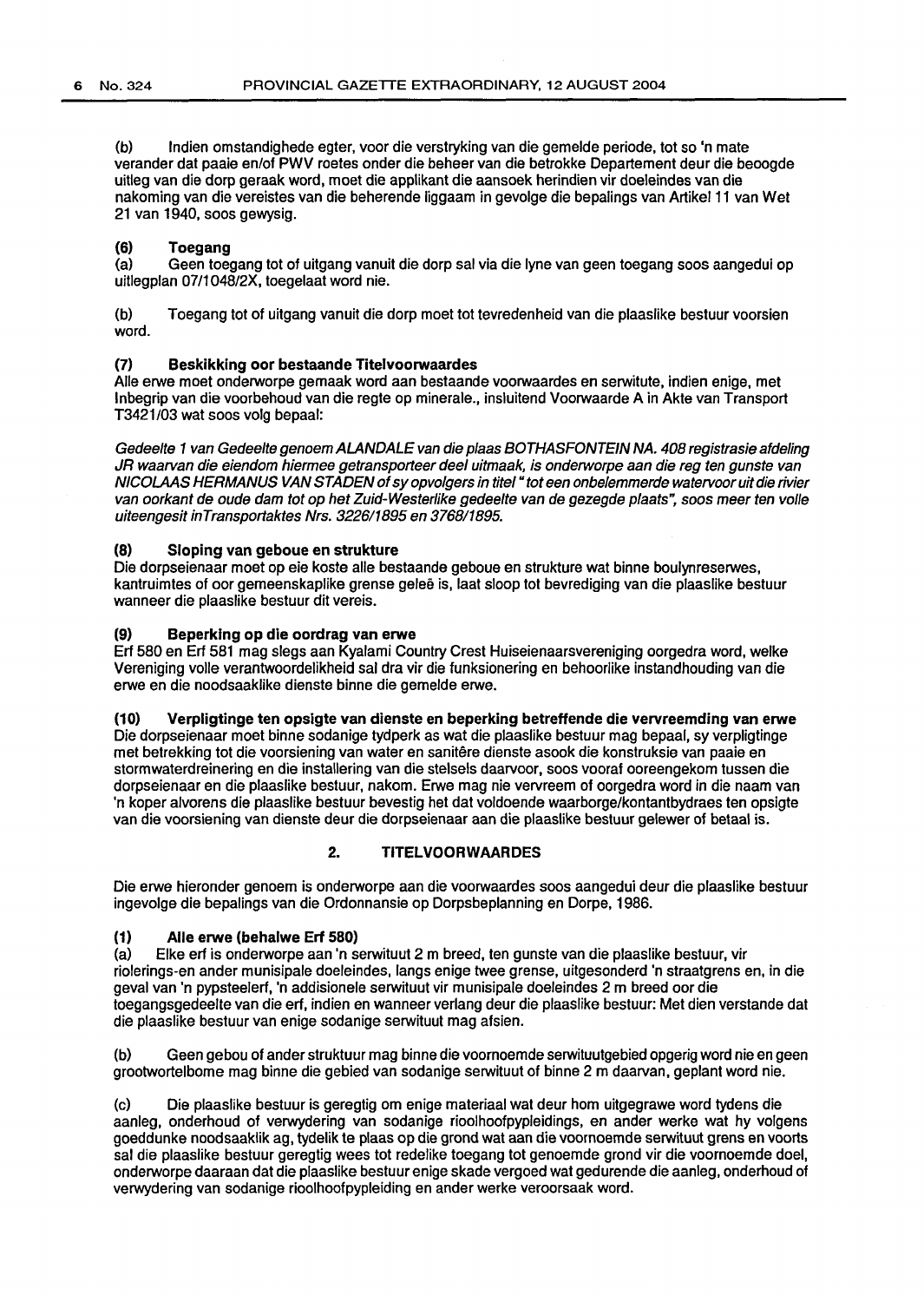## (2) Erwe 563, 564, 565 en 566

Die erwe is geregtig op serwitute van reg-van-weg vir toegangsdoeleindes oor Erf 581, welke serwitute nie gekanselleer mag word sonder dat die vooraf skriftelike toestemming van die plaaslike bestuur, eers vooraf verkry is nie.

## (3) Erf 580

(a) Die hele erf soos aangedui op die Algemene Plan is onderworpe aan 'n serwituut vir munisipale doeleindes en reg-van-weg, ten gunste van die plaaslike bestuur.

(b) Die erf mag nie vervreem of oorgedra word in die naam van enige koper behalwe aan Kyalami Country Crest Huiseienaarsvereniging, sonder dat die skriftelike toestemming van die plaaslike bestuur eers vooraf verkry is nie.

## (4) Erf 581

(a) Die erf is onderworpe aan serwitute van reg-van-weg ten gunste van Erwe 563, 564, 565 en 566 vir toegangsdoeleindes, soos aangedui op die Algemene Plan, welke serwitute nie gekanselleer mag word sander die vooraf skriftelike toestemming van die plaaslike bestuur, eers verkry is nie en welke serwitute deur Kyalami Country Crest Huiseienaarsvereniging in stand gehou moet word, tot tevredenheid van die plaaslike bestuur.

#### P. Moloi, Stadsbestuurder (Kennisgewing 785/2004) Augustus 2004.

## LOCAL AUTHORITY NOTICE 1700 AMENDMENT SCHEME 07-1048

The City of Johannesburg Metropolitan Municipality herewith in terms of the provisions of section 125(1)(a} of the Town Planning and Townships Ordinance No 15 of 1986, declares that he has approved an amendment scheme being an amendment of the Halfway House and Clayville Town Planning Scheme, 1976, comprising the same land as included in the township of Barbeque Downs Extension 38. Map 3 and the scheme clauses of the amendment scheme are filed with the Executive Director: Development Planning, Transportation and Environment: City of Johannesburg metropolitan Municipality and are open for inspection at all reasonable times.

This amendment is known as Amendment Scheme 07-1048.

#### P. Moloi, City Manager (Notice 786/2004) August 2004

# PLAASLIKE BESTUURSKENNISGEWING 1700 WYSIGINGSKEMA 07-1048

Die Stad van Johannesburg Metropolitaanse Munisipaliteit verklaar hiermee ingevolge die bepalings van artikel 125(1)(a) van die Ordonnansie op Dorpsbeplanning en Dorpe Nr 15 van 1986, dat hy 'n wysigingskema synde 'n wysiging van die Halfway House en Clayville Dorpsbeplanningskema, 1976, wat uit dieselfde grond as die dorp Barbeque Downs Uitbreiding 38 bestaan, goedgekeur het. Kaart 3 en die skemaklousules van die wysigingskema word in bewaring gehou deur die Uitvoerende Direkteur: Ontwikkelingsbeplanning, Vervoer en Omgewing: Stad van Johannesburg Metropolitaanse Munisipaliteit en is beskikbaar vir inspeksie gedurende aile redelike tye.

Hierdie wysiging staan bekend as Wysigingskema 07-1048.

P. Moloi, Stadsbestuurder (Kennisgewing 786/2004} Augustus 2004